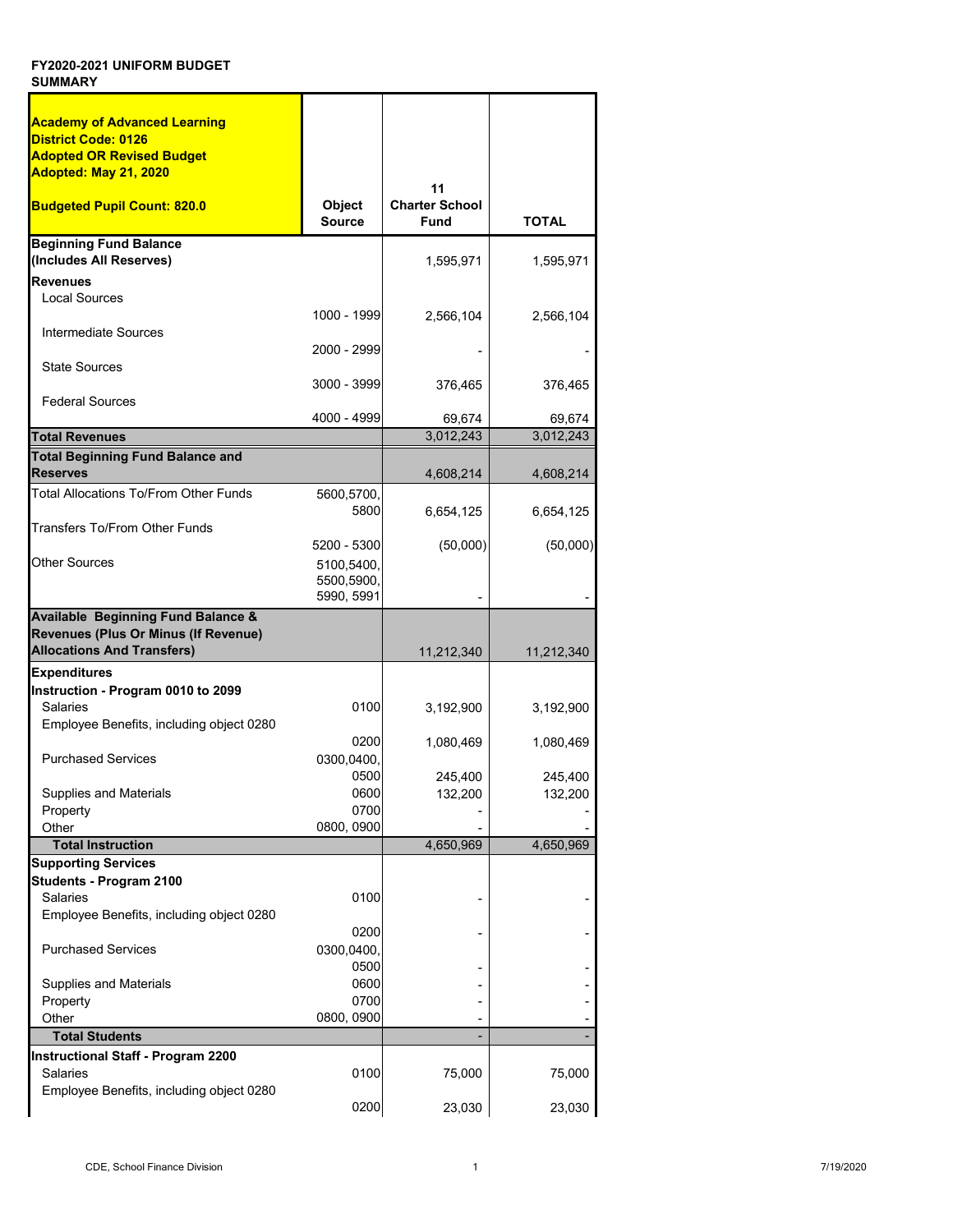| <b>Academy of Advanced Learning</b><br><b>District Code: 0126</b><br><b>Adopted OR Revised Budget</b><br>Adopted: May 21, 2020<br><b>Budgeted Pupil Count: 820.0</b> | <b>Object</b><br><b>Source</b> | 11<br><b>Charter School</b><br>Fund | <b>TOTAL</b> |
|----------------------------------------------------------------------------------------------------------------------------------------------------------------------|--------------------------------|-------------------------------------|--------------|
| <b>Purchased Services</b>                                                                                                                                            | 0300,0400,                     |                                     |              |
|                                                                                                                                                                      | 0500                           | 21,035                              | 21,035       |
| <b>Supplies and Materials</b>                                                                                                                                        | 0600                           | 2,000                               | 2,000        |
| Property                                                                                                                                                             | 0700                           |                                     |              |
| Other                                                                                                                                                                | 0800, 0900                     |                                     |              |
| <b>Total Instructional Staff</b>                                                                                                                                     |                                | 121,065                             | 121,065      |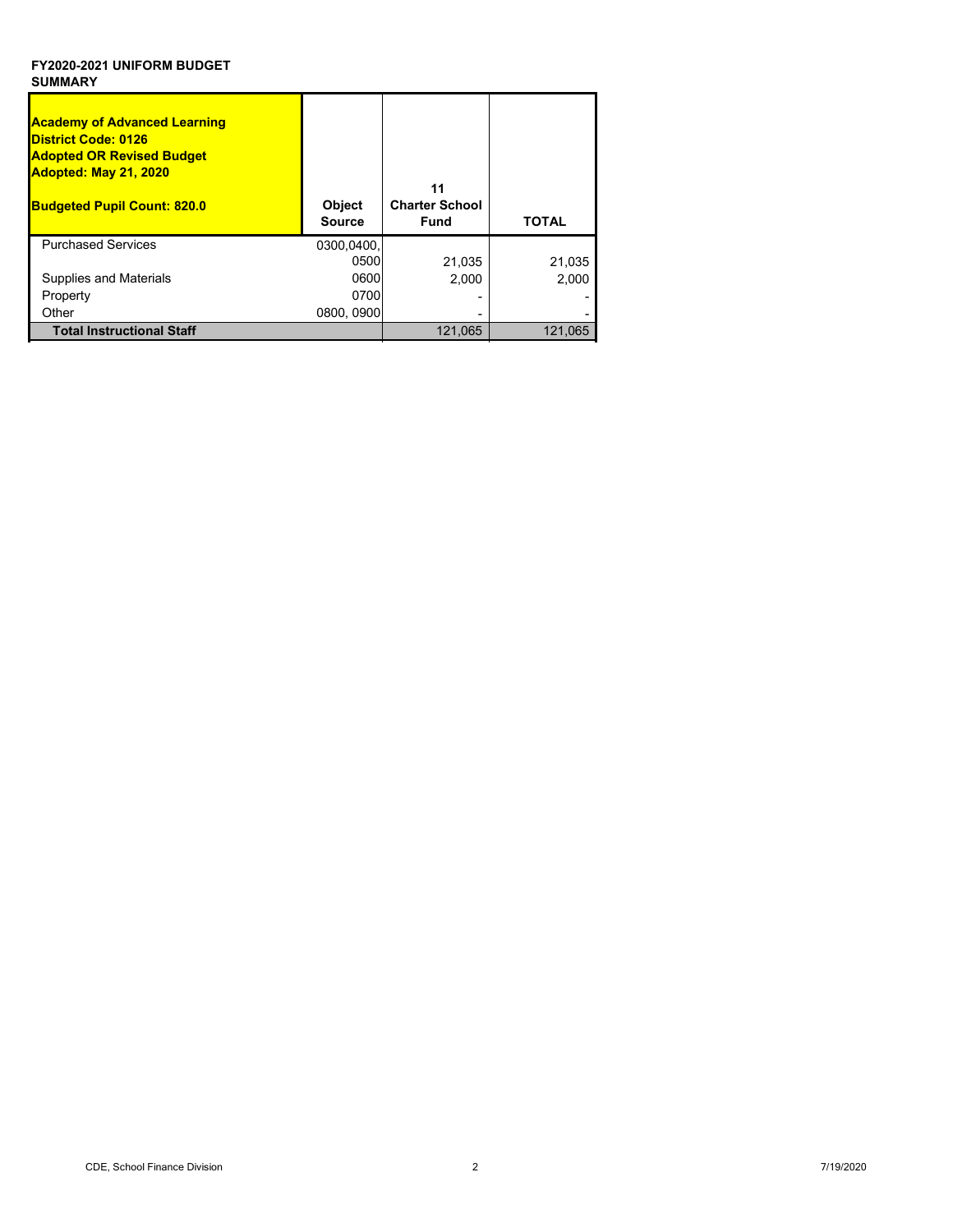| <b>Academy of Advanced Learning</b><br>District Code: 0126<br><b>Adopted OR Revised Budget</b><br>Adopted: May 21, 2020 |                            |                                            |                     |
|-------------------------------------------------------------------------------------------------------------------------|----------------------------|--------------------------------------------|---------------------|
| <b>Budgeted Pupil Count: 820.0</b>                                                                                      | Object<br><b>Source</b>    | 11<br><b>Charter School</b><br><b>Fund</b> | <b>TOTAL</b>        |
| General Administration - Program 2300,<br>including Program 2303 and 2304                                               |                            |                                            |                     |
| <b>Salaries</b>                                                                                                         | 0100                       | 265,468                                    | 265,468             |
| Employee Benefits, including object 0280                                                                                |                            |                                            |                     |
| <b>Purchased Services</b>                                                                                               | 0200<br>0300,0400,<br>0500 | 70,365<br>1,047,912                        | 70,365<br>1,047,912 |
| Supplies and Materials                                                                                                  | 0600                       |                                            |                     |
| Property                                                                                                                | 0700                       |                                            |                     |
| Other<br><b>Total School Administration</b>                                                                             | 0800, 0900                 | 1,383,745                                  | 1,383,745           |
| School Administration - Program 2400                                                                                    |                            |                                            |                     |
| Salaries<br>Employee Benefits, including object 0280                                                                    | 0100                       | 498,000                                    | 498,000             |
|                                                                                                                         | 0200                       | 153,885                                    | 153,885             |
| <b>Purchased Services</b>                                                                                               | 0300,0400,                 |                                            |                     |
| <b>Supplies and Materials</b>                                                                                           | 0500<br>0600               | 182,400<br>111,000                         | 182,400<br>111,000  |
| Property                                                                                                                | 0700                       |                                            |                     |
| Other                                                                                                                   | 0800, 0900                 | 7,000                                      | 7,000               |
| <b>Total School Administration</b>                                                                                      |                            | 952,285                                    | 952,285             |
| Business Services - Program 2500,                                                                                       |                            |                                            |                     |
| including Program 2501<br>Salaries                                                                                      | 0100                       | 110,000                                    | 110,000             |
| Employee Benefits, including object 0280                                                                                |                            |                                            |                     |
|                                                                                                                         | 0200                       | 28,642                                     | 28,642              |
| <b>Purchased Services</b>                                                                                               | 0300,0400,                 |                                            |                     |
| <b>Supplies and Materials</b>                                                                                           | 0500<br>0600               | 60,830<br>10,000                           | 60,830<br>10,000    |
| Property                                                                                                                | 0700                       |                                            |                     |
| Other                                                                                                                   | 0800, 0900                 | 2.000                                      | 2.000               |
| <b>Total Business Services</b>                                                                                          |                            | 211,472                                    | 211,472             |
| <b>Operations and Maintenance - Program</b><br>2600                                                                     |                            |                                            |                     |
| <b>Salaries</b>                                                                                                         | 0100                       | 95,000                                     | 95,000              |
| Employee Benefits, including object 0280                                                                                |                            |                                            |                     |
|                                                                                                                         | 0200                       | 27,520                                     | 27,520              |
| <b>Purchased Services</b>                                                                                               | 0300,0400,<br>0500         | 1,241,164                                  |                     |
| <b>Supplies and Materials</b>                                                                                           | 0600                       | 96,900                                     | 1,241,164<br>96,900 |
| Property                                                                                                                | 0700                       |                                            |                     |
| Other                                                                                                                   | 0800, 0900                 |                                            |                     |
| <b>Total Operations and Maintenance</b>                                                                                 |                            | 1,460,584                                  | 1,460,584           |
| <b>Student Transportation - Program 2700</b>                                                                            |                            |                                            |                     |
| Salaries                                                                                                                | 0100                       |                                            |                     |
| Employee Benefits, including object 0280                                                                                |                            |                                            |                     |
|                                                                                                                         | 0200                       |                                            |                     |
| <b>Purchased Services</b>                                                                                               | 0300,0400,<br>0500         |                                            |                     |
| <b>Supplies and Materials</b>                                                                                           | 0600                       | 500                                        | 500                 |

CDE, School Finance Division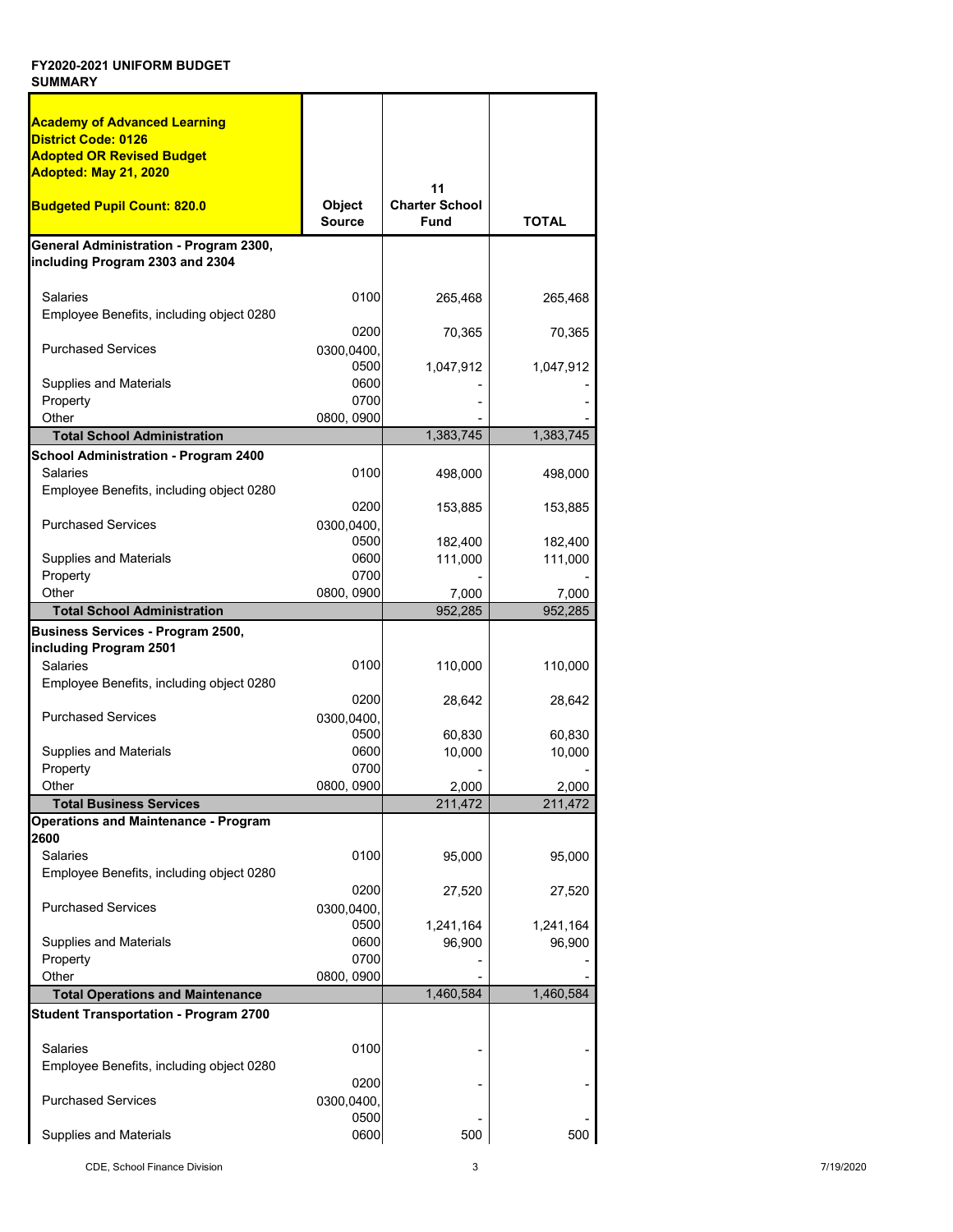| <b>Academy of Advanced Learning</b><br><b>District Code: 0126</b><br><b>Adopted OR Revised Budget</b><br>Adopted: May 21, 2020<br><b>Budgeted Pupil Count: 820.0</b> | Object<br><b>Source</b> | 11<br><b>Charter School</b><br><b>Fund</b> | <b>TOTAL</b> |
|----------------------------------------------------------------------------------------------------------------------------------------------------------------------|-------------------------|--------------------------------------------|--------------|
| Property                                                                                                                                                             | 0700                    |                                            |              |
| Other                                                                                                                                                                | 0800, 0900              |                                            |              |
| <b>Total Student Transportation</b>                                                                                                                                  |                         | 500                                        | 500          |
| Central Support - Program 2800, including<br>Program 2801                                                                                                            |                         |                                            |              |
| <b>Salaries</b>                                                                                                                                                      | 0100                    | 172,000                                    | 172,000      |
| Employee Benefits, including object 0280                                                                                                                             |                         |                                            |              |
|                                                                                                                                                                      | 0200                    | 44,800                                     | 44,800       |
| <b>Purchased Services</b>                                                                                                                                            | 0300,0400,              |                                            |              |
|                                                                                                                                                                      | 0500                    | 83,400                                     | 83,400       |
| Supplies and Materials                                                                                                                                               | 0600                    |                                            |              |
| Property                                                                                                                                                             | 0700                    |                                            |              |
| Other                                                                                                                                                                | 0800, 0900              |                                            |              |
| <b>Total Central Support</b>                                                                                                                                         |                         | 300,200                                    | 300,200      |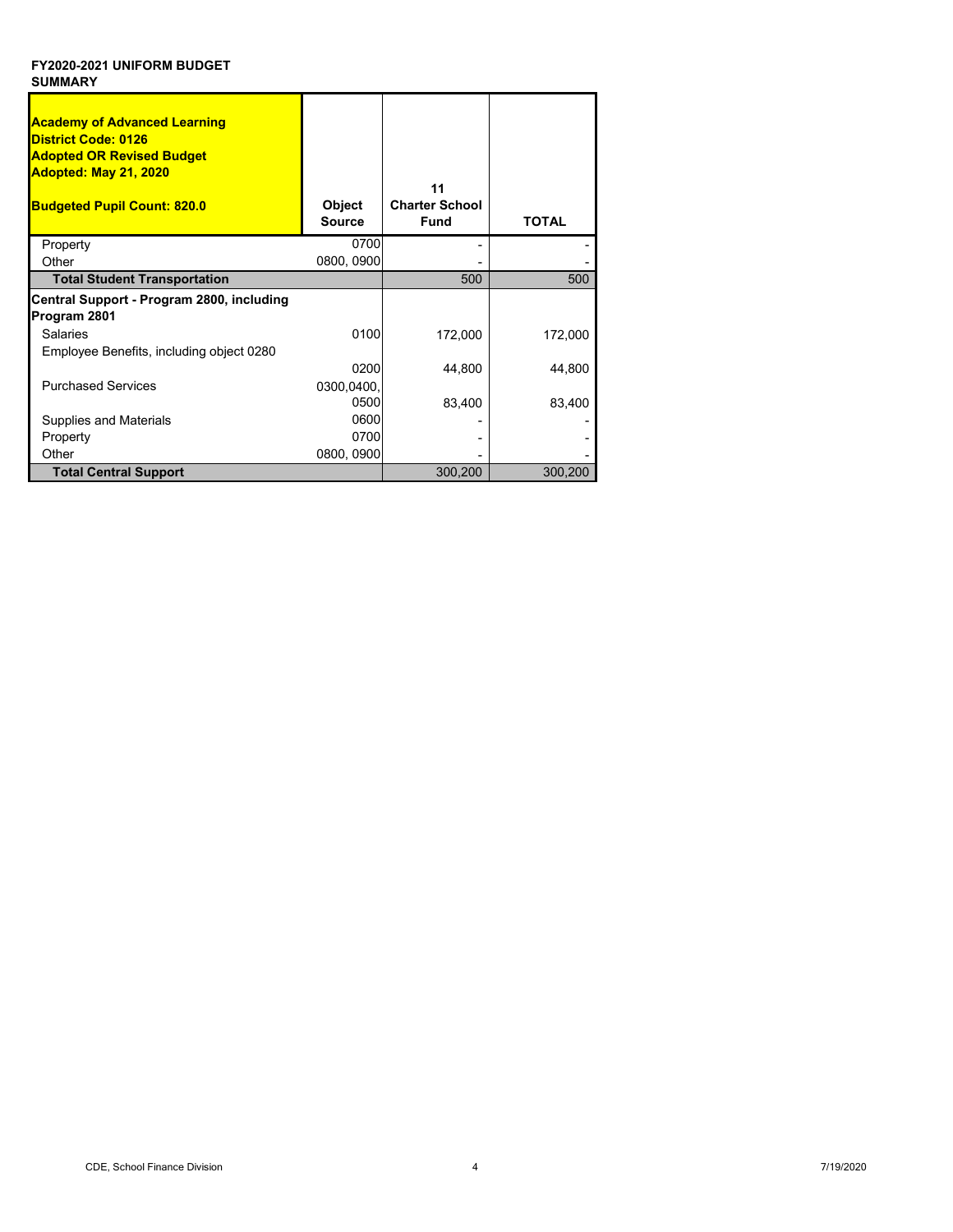| <b>Academy of Advanced Learning</b>                            |                                |                                      |              |
|----------------------------------------------------------------|--------------------------------|--------------------------------------|--------------|
| <b>District Code: 0126</b>                                     |                                |                                      |              |
| <b>Adopted OR Revised Budget</b>                               |                                |                                      |              |
| Adopted: May 21, 2020                                          |                                |                                      |              |
|                                                                |                                | 11                                   |              |
| <b>Budgeted Pupil Count: 820.0</b>                             | <b>Object</b><br><b>Source</b> | <b>Charter School</b><br><b>Fund</b> | <b>TOTAL</b> |
| Other Support - Program 2900                                   |                                |                                      |              |
| <b>Salaries</b>                                                | 0100                           |                                      |              |
| Employee Benefits, including object 0280                       |                                |                                      |              |
|                                                                | 0200                           |                                      |              |
| <b>Purchased Services</b>                                      | 0300,0400,                     |                                      |              |
|                                                                | 0500                           |                                      |              |
| <b>Supplies and Materials</b>                                  | 0600                           |                                      |              |
| Property                                                       | 0700                           |                                      |              |
| Other                                                          | 0800, 0900                     |                                      |              |
| <b>Total Other Support</b>                                     |                                |                                      |              |
| Food Service Operations - Program 3100                         |                                |                                      |              |
|                                                                |                                |                                      |              |
| <b>Salaries</b>                                                | 0100                           |                                      |              |
| Employee Benefits, including object 0280                       |                                |                                      |              |
|                                                                | 0200                           |                                      |              |
| <b>Purchased Services</b>                                      | 0300,0400,                     |                                      |              |
|                                                                | 0500                           |                                      |              |
| <b>Supplies and Materials</b>                                  | 0600                           |                                      |              |
| Property                                                       | 0700                           |                                      |              |
| Other                                                          | 0800, 0900                     |                                      |              |
| <b>Total Other Support</b>                                     |                                |                                      |              |
| <b>Enterprise Operations - Program 3200</b><br><b>Salaries</b> | 0100                           |                                      |              |
| Employee Benefits, including object 0280                       |                                |                                      |              |
|                                                                | 0200                           |                                      |              |
| <b>Purchased Services</b>                                      | 0300,0400,                     |                                      |              |
|                                                                | 0500                           |                                      |              |
| <b>Supplies and Materials</b>                                  | 0600                           |                                      |              |
| Property                                                       | 0700                           |                                      |              |
| Other                                                          | 0800, 0900                     |                                      |              |
| <b>Total Enterprise Operations</b>                             |                                |                                      |              |
| Community Services - Program 3300                              |                                |                                      |              |
| <b>Salaries</b>                                                | 0100                           |                                      |              |
| Employee Benefits, including object 0280                       |                                |                                      |              |
|                                                                | 0200                           |                                      |              |
| <b>Purchased Services</b>                                      | 0300,0400,                     |                                      |              |
|                                                                | 0500                           |                                      |              |
| <b>Supplies and Materials</b>                                  | 0600                           |                                      |              |
| Property                                                       | 0700                           |                                      |              |
| Other                                                          | 0800, 0900                     |                                      |              |
| <b>Total Community Services</b>                                |                                |                                      |              |
| <b>Education for Adults - Program 3400</b><br><b>Salaries</b>  | 0100                           |                                      |              |
|                                                                |                                |                                      |              |
| Employee Benefits, including object 0280                       | 0200                           |                                      |              |
| <b>Purchased Services</b>                                      | 0300,0400,                     |                                      |              |
|                                                                | 0500                           |                                      |              |
| <b>Supplies and Materials</b>                                  | 0600                           |                                      |              |
| Property                                                       | 0700                           |                                      |              |
| Other                                                          | 0800, 0900                     |                                      |              |
| <b>Total Education for Adults Services</b>                     |                                |                                      |              |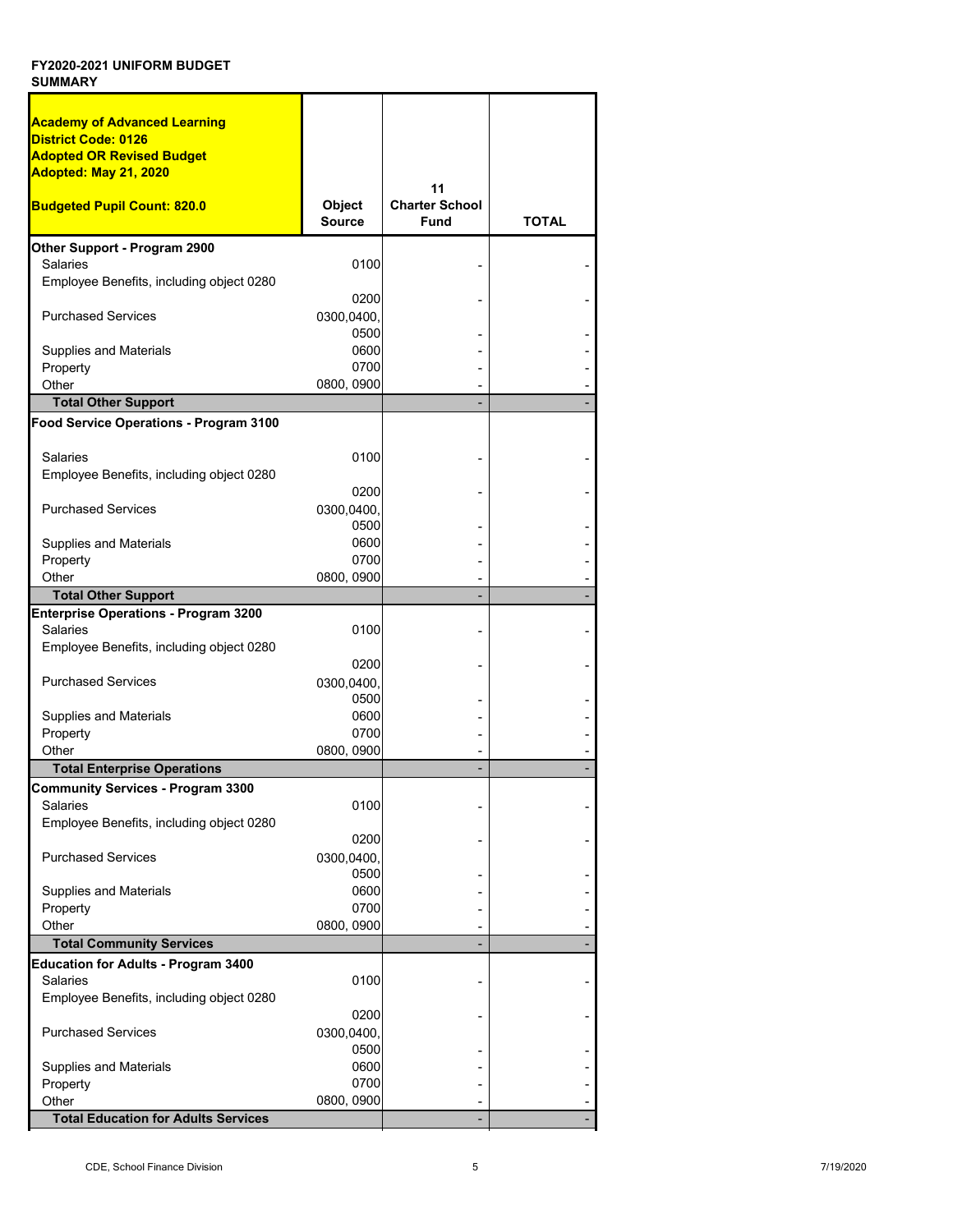| <b>Academy of Advanced Learning</b><br><b>District Code: 0126</b><br><b>Adopted OR Revised Budget</b><br>Adopted: May 21, 2020<br><b>Budgeted Pupil Count: 820.0</b> | Object<br><b>Source</b> | 11<br><b>Charter School</b><br><b>Fund</b> | TOTAL     |
|----------------------------------------------------------------------------------------------------------------------------------------------------------------------|-------------------------|--------------------------------------------|-----------|
| <b>Total Supporting Services</b>                                                                                                                                     |                         | 4,429,851                                  | 4,429,851 |
| Property - Program 4000                                                                                                                                              |                         |                                            |           |
| <b>Salaries</b>                                                                                                                                                      | 0100                    |                                            |           |
| Employee Benefits, including object 0280                                                                                                                             |                         |                                            |           |
|                                                                                                                                                                      | 0200                    |                                            |           |
| <b>Purchased Services</b>                                                                                                                                            | 0300,0400,              |                                            |           |
|                                                                                                                                                                      | 0500                    |                                            |           |
| Supplies and Materials                                                                                                                                               | 0600                    |                                            |           |
| Property                                                                                                                                                             | 0700                    | 350,000                                    | 350,000   |
| Other                                                                                                                                                                | 0800, 0900              |                                            |           |
| <b>Total Property</b>                                                                                                                                                |                         | 350,000                                    | 350,000   |